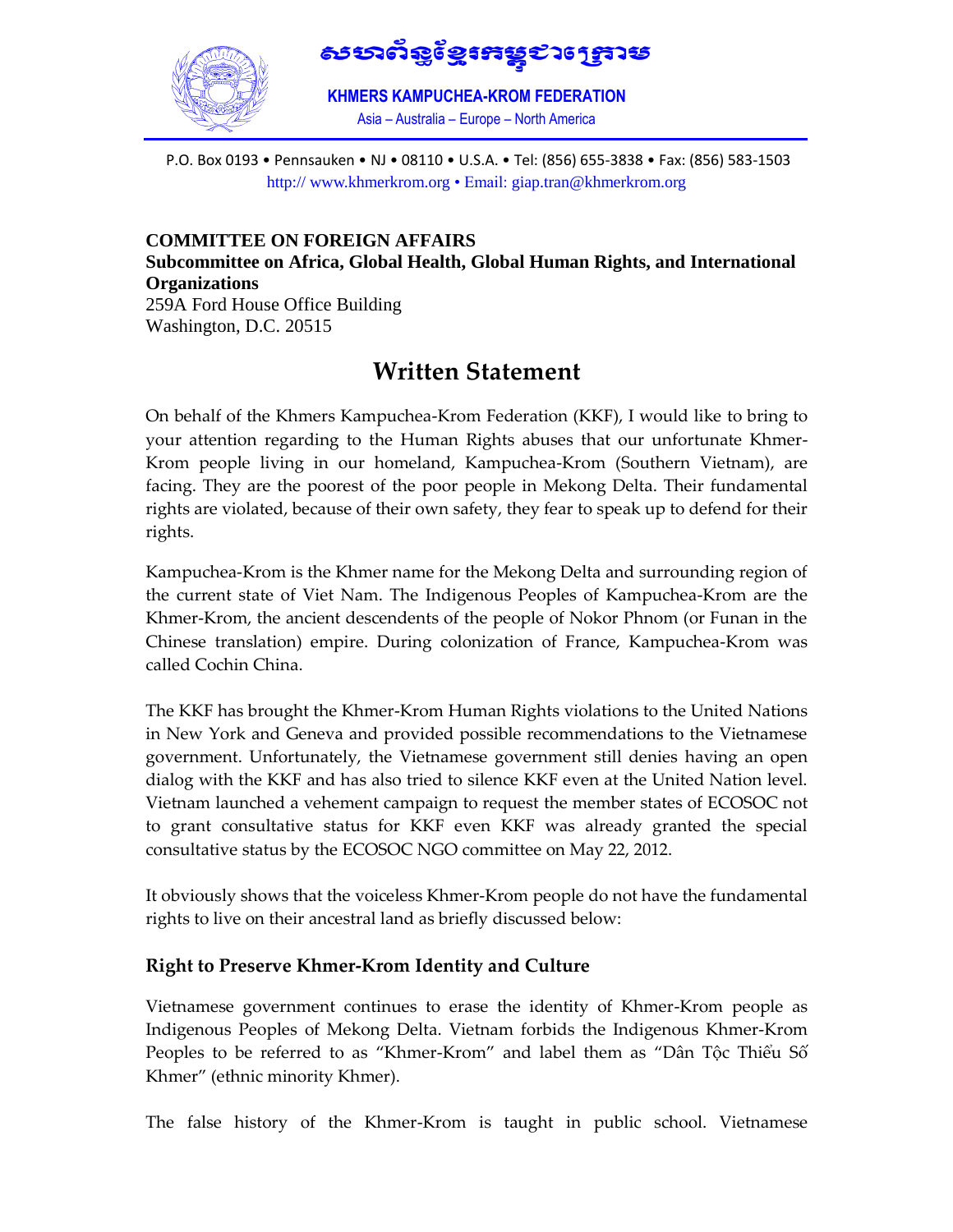government does not allow Khmer-Krom to call their village, districts, and provinces in their Khmer language.

From December 2-4, 2011, Vietnam organized the Fifth Festival Culture, Sport and Tourist for the Khmer-Krom to perform to lure tourists into the region. Besides exploiting the culture of the Khmer-Krom for economic benefit, Vietnam forces Khmer-Krom to perform its culture and music that are not based on the Khmer-Krom culture at all. They have to sing a song in both Vietnamese and Khmer and the content of the songs are to thank the Vietnamese government and its communist party. This is clearly a sign of oppression toward a culture. When the Khmer-Krom performed a cultural event about Sen Don-Ta Festival (Pay Respect to their ancestor), the Khmer-Krom performers had to put incense on the altar to pay respect to their ancestors. The Khmer-Krom audiences were shocked and very upset when the picture on the altar was the picture of Ho Chi Minh. It was insulting to the Khmer-Krom because Ho Chi Minh is not the Khmer-Krom's ancestor. Even though they were not happy, they could not complain or seek any recourse because they live in fear. The Fifth Festival of Culture and Sport is nothing more than exploitation and a mockery toward the Khmer-Krom culture.

# **Right to Learn the International Law**

Vietnam adopted the UNDRIP, but the UNDRIP is not allowed to distribute freely in Kampuchea-Krom. Most of the Khmer-Krom don't even know the existence of UNDRIP and the Universal Declaration of Human Rights (UDHR). The Human Rights workshop to educate Khmer-Krom about their basic rights is not allowed.

# **Right to Represent and Defend in front of the Vietnamese Legal System**

The Khmer-Krom people are living in FEAR on their ancestral land in Vietnam. They are treated as the second class. When the Khmer-Krom people are facing the legal issues, they have no voice in the legal system of Vietnam:

On September 2, 2010, twenty-two Khmer-Krom rubber plantation workers in Tay Ninh province were off work on the **Vietnam's** *National Day* holiday. They decided to explore a local market in the Vietnamese-populated town. Unfortunately, the Vietnamese locals attacked them because they are Khmer-Krom. Mr. Chau Net, who answered to the Vietnamese mob that he is Khmer-Krom, was murdered right away. Mr. Chau Net's skull was sliced in half by an axe. He was then horrifically beheaded with a Samurai sword. Mr. Chau Phat and Chau Keo were severely injured. Other people managed to escape with minor injury. This is a serious crime against the innocent Khmer-Krom workers, but the Vietnamese authority has not taken any serious actions to arrest the killers to bring them to face justice. Mr. Chau Net's parents were threatened by the government to stop filing complaints to find justice for their son.

Vietnam uses the so called "ethnic minority agency" (Ban Dân Tộc) to represent for the rights of the Khmer-Krom. In reality, this is an agency that Vietnam uses it to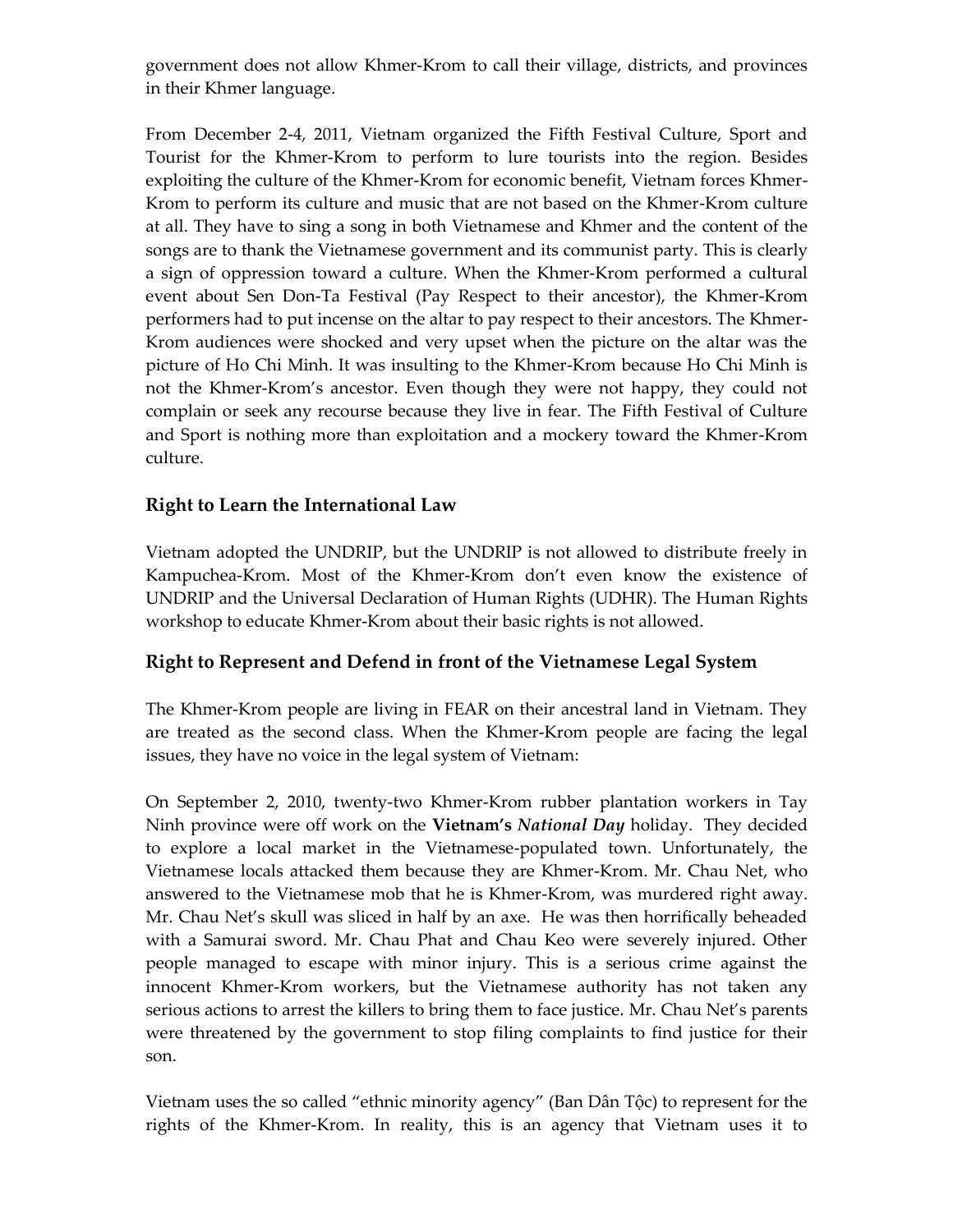propagate the state's policies and uses the indigenous peoples who work for that agency to oppress its own people if their people stood up for their rights:

Mr. Huynh Ba, a Khmer-Krom land rights activist, led the Khmer-Krom farmers from Soc Trang province to demand returning their confiscated farmlands many time at the ethnic minority agency in Can Tho province. The ethnic minority agency has no power to resolve any issue and threatens the Khmer-Krom farmers to go back to their village or face arrest. Because Mr. Huynh Ba was the leader, he was arrested on May 30, 2009 and released on February 2011 without a free and fair trial. He had no lawyer or right to defend in front of the Vietnamese court. As of today, the confiscated farmlands of the Khmer-Krom farmers have not yet been returned. The Khmer-Krom farmers have nowhere to turn to for justice.

Venerable Danh Tol, Ven. Kim Moul, Ven. Ly Hoang, Ven. Thach Thuong and Ven. Ly Suong were arrested, defrocked, and imprisoned in 2007 because they led a peaceful demonstration to demand the freedom to practice Theravada Buddhism. After being released in February 2009, Ven. Danh Tol and Ven. Kim Moul appealed the Vietnamese government to be re-ordained as Buddhist monks, but they were denied. Vietnamese authorities ordered the Khmer-Krom people who work for the government such as: Mr. Son Song Son, Mr. Thach Kim Sen, and Mr. Lam Ren to bring in Ven. Kim Moul and Danh Tol for prolonged intimidation and integration, depriving them of rest and food. The Khmer-Krom people who serve as "public servants" for the Vietnamese government are puppets who do whatever the government tells them to do. They are scared to speak up for their own people's rights.

Vietnam invited UN Independent Expert on Minority Issues, Ms. Gay McDougall to visit Vietnam from July 5-15, 2010. According to an official report of Ms. McDougall's trip to Vietnam published on January 21, 2011, the Vietnamese government arranged for her to visit and meet only the ethnic minorities who work for the government, "*during her visit, she was largely confined to meetings arranged by the Government, encountering obstacles that limited opportunities for unaccompanied meetings outside of the presence of Government officials. She therefore does not believe that she had full, free and unfettered access to all parties whom she wished to consult. This impeded her ability to obtain perspectives other than those in consonance with official Government positions*"

#### **Right to Learn and Use Khmer Language**

The Indigenous Khmer-Krom Peoples are not allowed freely to learn and use their Khmer language. The current teaching of the Khmer language in public schools attended by Khmer-Krom students is not a program that actually enables Khmer-Krom children to know their mother language. There are no Khmer programs in Primary Public School, where most of the Khmer-Krom children must leave school at the last class to help their parents either in the farm works or as an unskilled worker because of the conditions of poverty in which their families live. From some junior public high schools provide just two to three hours of unreliable programs per week for Khmer-Krom students to learn Khmer, which is not an adequate amount of time to learn any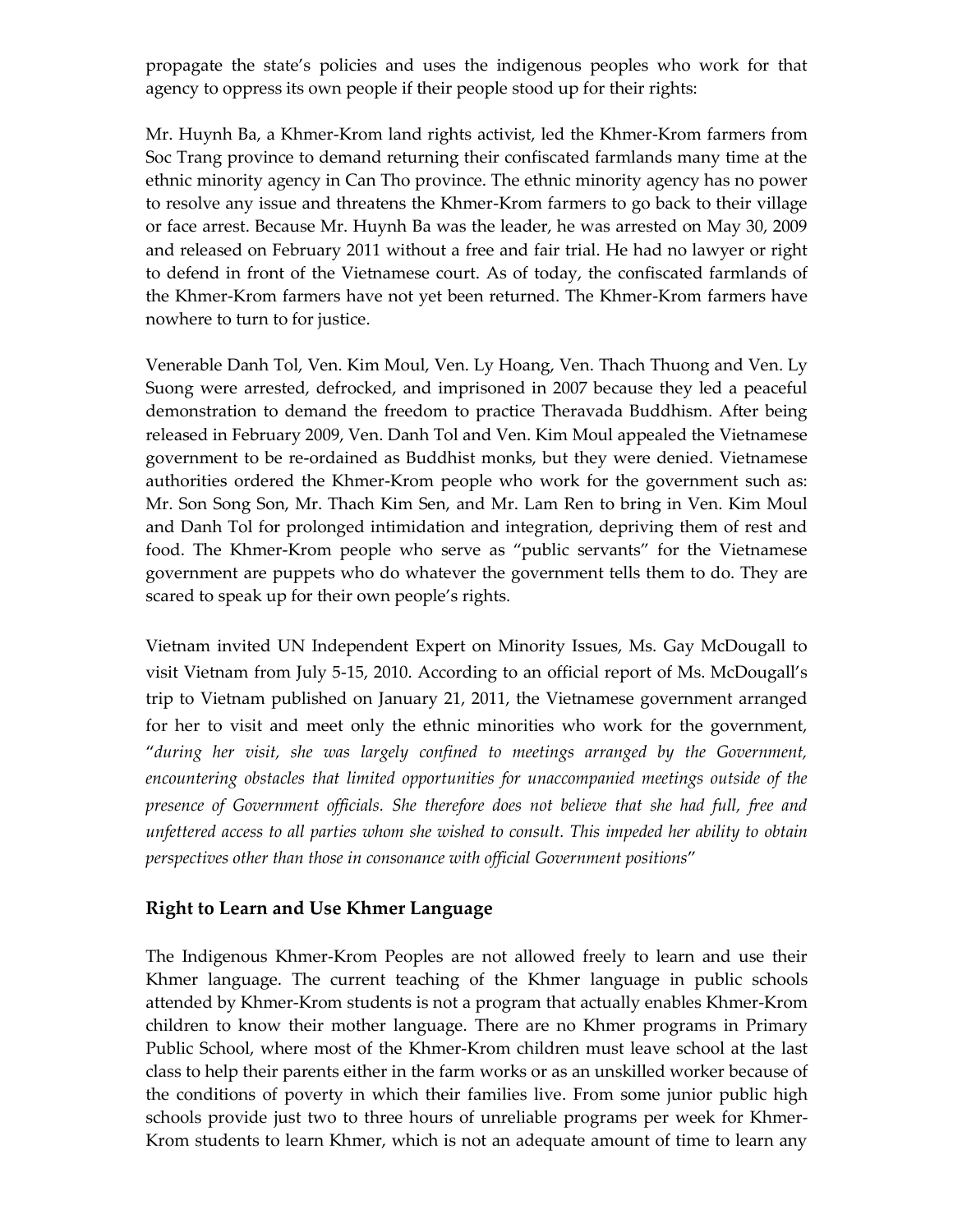language. Therefore, most of the young Khmer-Krom now cannot read nor write their own language.

The Vietnamese government forbids the Khmer-Krom from bringing Khmer text books from Cambodia to Vietnam for the Khmer-Krom students to study. In recent years, Vietnam published the Khmer text books for Khmer-Krom students to study. The text books' contents contain propaganda to brainwash the Khmer-Krom students. The text books are written by the Vietnamese who do not know the Khmer language well. Thus, the text books have many grammatical errors and incorrect spelling. This is the reason why the Khmer-Krom students want to study the Khmer text books from Cambodia, which Vietnam does not allow.

# **Right to Own Land**

When the Khmer-Krom people have a dispute with Vietnamese citizens or the Vietnamese government, the Khmer-Krom victims have no right to file complaints to seek justice. When they stand up for their rights, they face imprisonment:

On April 22, 2010, Mrs. Tran Thi Chau was arrested and later sentenced by the Court of Tra Vinh for two and half years in prison. Mrs. Tran Thi Chau had a land-grab dispute with the local authorities at the Nhi Truong market in Nhi Truong village, Cau Ngang district, Tra Vinh province. The authorities arrested her on her way to a wedding and then accused her with the alleged crime of retaking her land.

On March 31, 2011, Mr. Chau Hen was sentenced for two years in prison by the Court of Tri Ton district, An Giang province. Mr. Chau Hen had organized peaceful demonstrations to demand the return of confiscated Khmer-Krom farmlands in the Tri Ton district in 2007 and 2008. Because he led the demonstrations, he was accused of public disturbance and suffered unjust imprisonment.

Recent news from Tra Vinh province (the Mekong Delta), a Khmer Krom local named Mr. Thach Khemerabot reported that since the Vietnamese/Chinese New Year in January, 2012, the price of rice in the Mekong Delta region has outrageously gone down in an unpredictable manner, while the world price of rice has gone up in contrast.

Many poor and helpless Khmer-Krom farmers in the Mekong Delta have historically been relying heavily on their rice production as their main source of income and livelihood and to pay back loans they took during rice plantation season to purchase fertilizers and chemicals.

The Khmer-Krom local farmers have suspected there must be some kind of politicallymotivated schemes being carried out by the Hanoi communist regime against the poor and helpless Khmer-Krom local farmers in the Mekong Delta region, so in the end the highly-in-debt Khmer-Krom farmers would have to sell their traditional farmlands to pay down their debts. The local Khmer-Krom farmers have expressed that they are victims in this grand scheme, and have sought international help on stopping this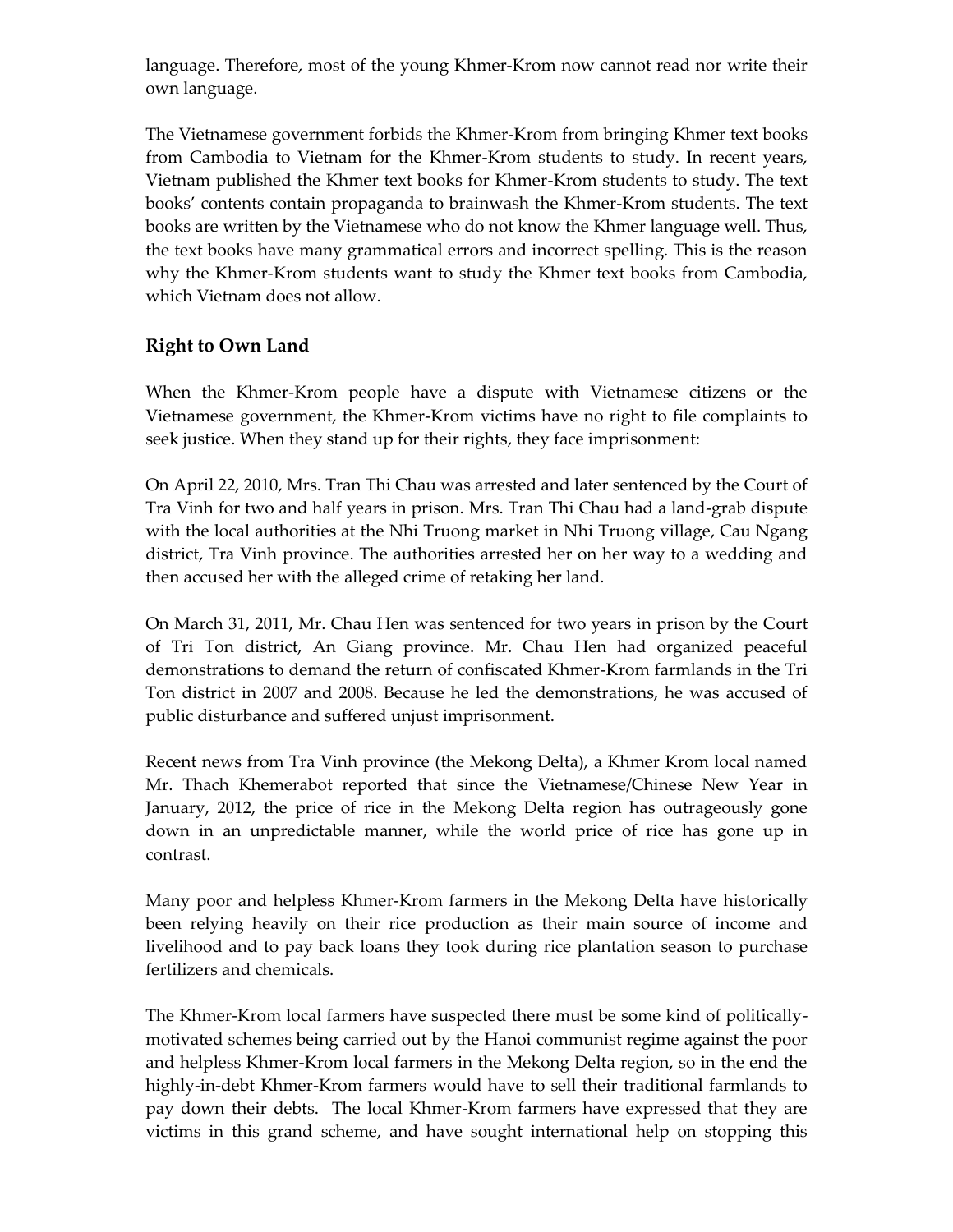inhumane and racially-motivated acts against them. They have also expressed grave concern for the future of their children whom might have to drop out of school in order to support their poor family, because their traditional farming businesses unjustly forced out of business by the State.

On International Women Day—March 8, 2012, Mrs. Neang Sen, a Khmer-Krom woman from An Giang province has expressed grave concerns over helpless and abject poverty due to loss of her ancestral land to the Vietnamese authorities' extortion scheme during the period 1979 to 1983, when Mrs. Neang Sen's families and the Khmer-Krom villagers were forced out to live in Hau Giang province instead. On their return to hometown few years later, Mrs. Neang Sen and others learned that their farmlands and properties have been confiscated by the Vietnamese authorities and Vietnamese newcomers and to this day their calls for return of their lands receive no response from the Vietnamese authorities. Not only their calls for justice have been ignored, but Mrs. Neang Sen and villagers have accused for disturbing public order and being discriminated as unruly and second-class citizens by the Vietnamese authorities.

# **Right to be Free from Torture**

After living in fear and oppression, Ven. Danh Tol and Ven. Kim Moul escaped Vietnam to seek refugee status in Thailand via Cambodia. They were granted asylum status to live in Sweden in September 2009. When they reached to the free world, they told their stories about how they were treated and tortured by the Vietnamese police and guards while in prison.

Mr. Chau Hen used to be a healthy person. After being arrested and imprisoned, he has been tortured and has not been allowed to speak to his wife when she visits.



*Mr. Chau Hen was leg cuffed at a hospital when he was sick*

# **Right to Travel from and to Their Ancestral Land**

The Khmer-Krom people have to ask for permission if they need to travel within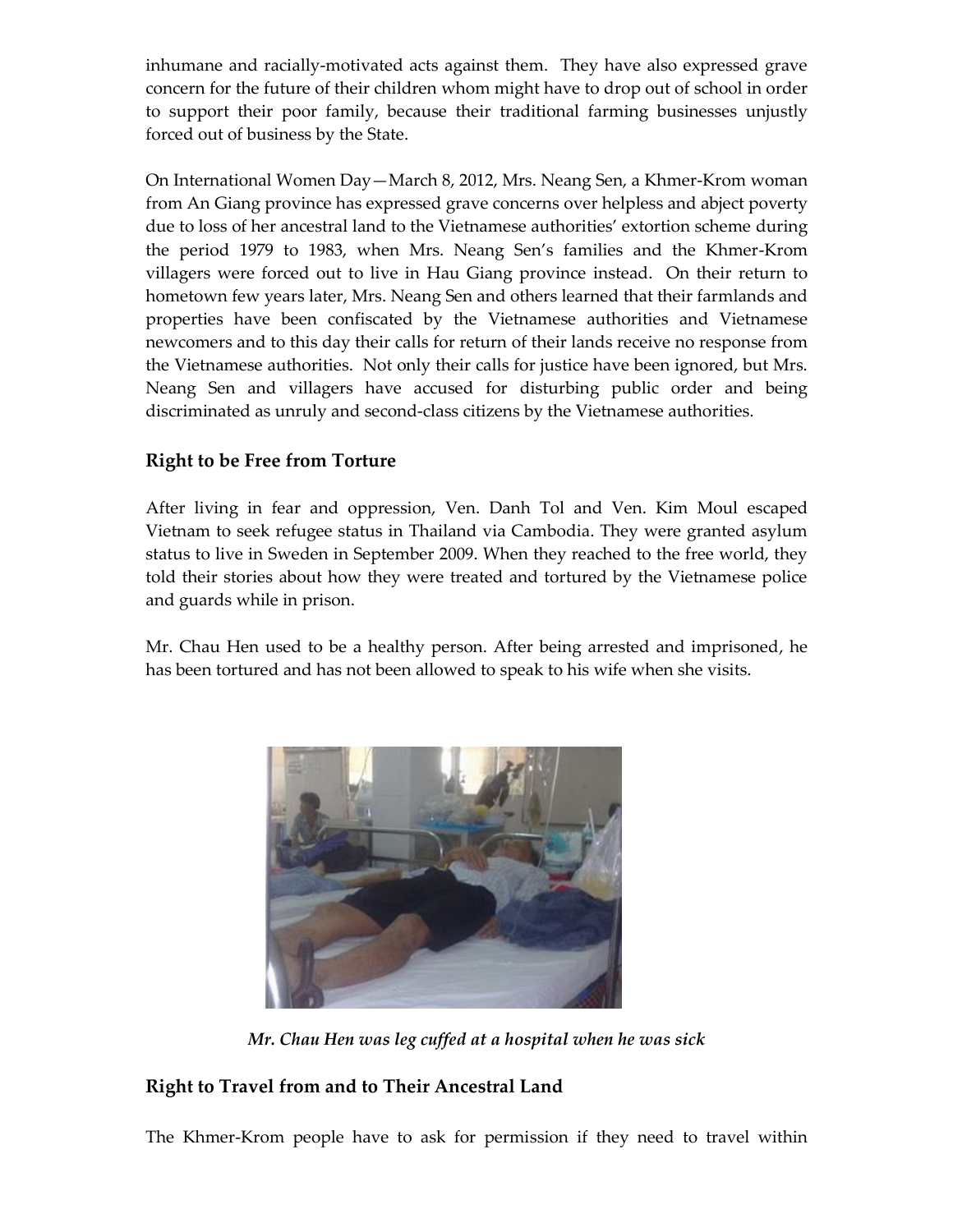Vietnam or abroad:

On October 29, 2011, Venerable Ly Le in Vinh Chau district, Soc Trang province, asked permission to travel to Cambodia, but the Vietnamese government refused, alleging the crime of being caught while talking online with the Khmer-Krom abroad on April 23, 2011.

Venerable Soeun Ty, a Khmer-Krom Buddhist monk, had left his family in Soc Trang province to live in Cambodia in 2003 and became a Cambodian citizen in 2004. On May 27, 2010, he went back to visit his parents. The Vietnamese police seized his Cambodian passport and subjected him to a full day of interrogation.

To closely monitor the Khmer-Krom visiting Vietnam from abroad, Vietnam requires the Khmer-Krom visitors to register with the local authority where they visit. The Vietnamese authority even sends police to "visit" the Khmer-Krom visitors making them feel uncomfortable and concerned for their safety. Those who do not register with the local authorities are fined. Mr. Tran Van Lyo, a Khmer-Krom from California was fined one million two hundred fifty thousand Dong (about 50 US dollar) on December 10, 2010 because he forgot to register with the local authority when he visited his hometown in Travinh province.

On November 8, 2011, while visiting Cambodia, Ms. Thach Bopha from the United States wanted to go to Vietnam to visit her relatives. She went to apply for a visa at the Vietnamese Embassy in Cambodia. She was totally shocked when a staff at the embassy told her that the embassy cannot issue visa for her because of her Khmer-Krom last name, **Thach**.

On March 22, Mr. Son Subert, an adviser to the King of Cambodia, and his friends were stopped at the border and not allowed to enter Vietnam even they had Visa issued by the Vietnamese Embassy in Cambodia. Mr. Son Subert planned to travel to Vietnam and visit his relatives in Preah Trapeang (Tra Vinh) province.

On April 12, 2013, Mr. Ly Chhuon, an Editor-in-Chief of the PreyNokorNews magazine in Cambodia, his wife and his daughter left Phnom Penh, Cambodia, to visit his relatives in Kampuchea-Krom (Mekong Delta) during the Cambodian New Year. His family wants to celebrate Cambodian New Year with his relatives in his homeland. Unfortunately, the Vietnamese authority detained them for three days and then deported them back to Cambodia.

# **Right to Freely Practice Theravada Buddhism**

#### *Practice Theravada Buddhism in Fear*

The Khmer-Krom Buddhist monks and followers of Theravada Buddhism must use caution when worshipping in the Kampuchea-Krom region. The Vietnamese government has embedded their agents inside of Khmer-Krom temples to monitor and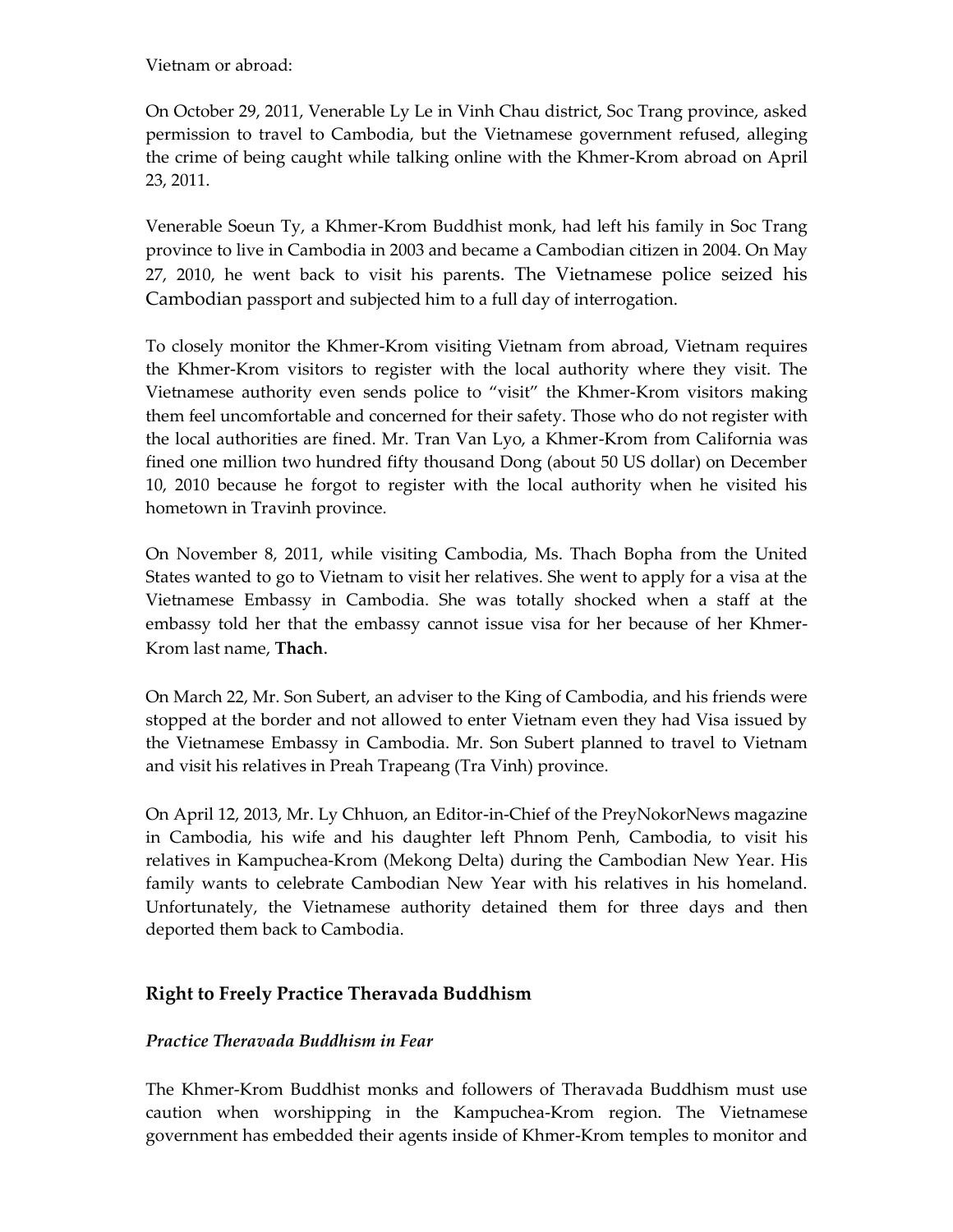report all the activities of monks and followers. The purpose of this surveillance is to ensure that all Khmer-Krom temples are following the stringent orders that the Patriotic United Buddhist Association (PUBA) has ruled.

These agents are monks, and high–ranking members of the temple, such as Abbots and Head Monks, most of them are forced to do so under duress. These operatives are pressured to accept these monitoring positions because of political pressure or financial gain. Whether or not employed under duress, they receive a monthly salary from the government; this act alone defies several of the most central Buddhist beliefs. Knowing that spies are constantly watching, **the Khmer-Krom Buddhists now practice their religion in fear.** 

Though most of these spies involuntarily work for the government, some have been more than happy to take advantage of this system of control. Vietnam allows the Khmer-Krom Buddhist monks to become members of Congress. Such is the case of Venerable Thach Houl, who after being elected, had no qualms oppressing his own fellow Buddhist monks. In addition, he serves as a mouthpiece for governmental propaganda. It is officials like Ven. Thach Houl who maintain the image of "religious freedom" in Vietnam while covering the constant suppressions of indigenous peoples.

The Khmer-Krom monk students in the Pali school in Soc Trang province are being monitored particularly heavily. They must report wherever they go. Moreover, all the foreigners who come to this school are monitored heavily. In September 2010, a Buddhist delegation from Thailand was not allowed to visit this school without a proper explanation.

The Theravada Buddhist monks and followers are afraid to speak freely. Those who have expressed interest in their rights to freely practice as they wish quickly cease for fear of being arrested.

#### *Imprisonment for demanding Religious Freedom*

Since Kampuchea-Krom has been taken, the Khmer-Krom monks have peacefully demonstrated in order to restore their manner of worship. These non-violent protests lead to unjust arrests. The Vietnamese government cites these arrests as "Disturbing the Vietnamese Society" and "Involving with Anti-Vietnamese Government Activities" as stated under Articles 87 and 88 of the Vietnamese Penal Code.

Despite being formally disbanded, the Khmer-Krom Buddhists have continued to rally together in order to protect their rights to practice religion in a traditional manner. They have peacefully protested and have attempted to further their religious studies; however, governmental authorities have prevented this expression of free speech and religion. They have stemmed protests with military force, and restricted the transfer of information between Khmer-Krom localities.

One example of suppression of protestors occurred on February 8, 2007. A non-violent demonstration took place in front of the Pali School in Soc Trang. The purpose of this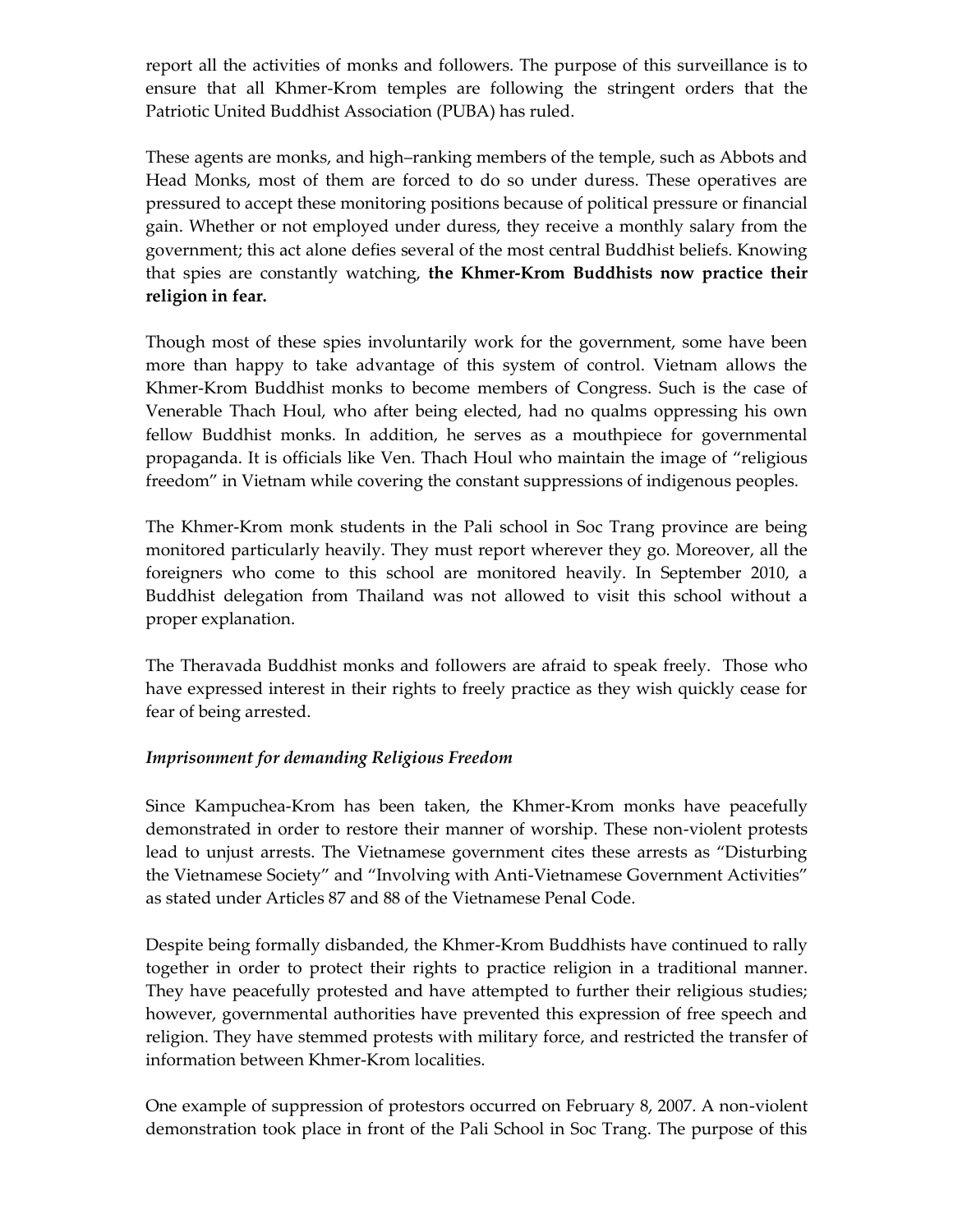protest was for the Khmer-Krom community to regain their rights to form an independent religious organization, to perform ceremonies as defined by religious and cultural customs, and to practice Buddhism without interference from the Vietnamese government. Over two hundred Khmer-Krom Buddhist monks participated in the protest.

The peaceful demonstrators were met with fresh waves of oppression. The Vietnamese authorities used military force to demobilize them. Ultimately, nine monks were arrested, forced to disrobe, and detained. Five of them, Ven. Kim Moul, Ven. Danh Tol, Ven. Ly Suong, Ven. Thach Thuong, and Ly Hoang, were sentenced from two to four years of imprisonment without a fair trial. The remaining monks have been placed under temple arrest and are subjected to daily interrogation and heavy surveillance even to this day. Some of them escaped to Cambodia and Thailand.

In addition to restricting free speech, the Vietnamese government has prevented freedom of religious practice. Because PUBA has replaced all of the other religious associations in the region, the Khmer-Krom have limited methods by which they can learn traditional Khmer-Krom Buddhism. They must rely on information from abroad. Therefore, the Khmer-Krom Buddhist monks want to study in Cambodia or Thailand and really want to listen to foreign news stations in order to receive information from Khmer-Krom brethren in other nations.

An exemplary case was that of Thach Sophon, a former Khmer-Krom Buddhist monk, defrocked on July 22, 2010. He was arrested by the Vietnamese government on July 29, 2010, for the alleged crimes of sending Khmer-Krom Buddhist monks to study abroad without permission from the Vietnamese government, and for accessing "restricted information" via satellite to listen to the news about Khmer-Krom living abroad. He was released on September 27, 2010 and then remained under house-arrest for another nine months.

#### *Recent Arrested of Khmer-Krom Buddhist monks and Khmer-Krom Buddhist followers*

On March 26, 2013**,** the Vietnamese authority summoned representatives of ninety two Khmer-Krom Buddhist temples in Soc Trang province to attend a meeting at the "*Political School of Soc Trang*". The summoned letter was sent to all Khmer-Krom temples in Soc Trang province just a day before the meeting. The Vietnamese Authority used this meeting and tactics to intimidate, harass, and threaten the Khmer-Krom Buddhist monks and committee members of Khmer-Krom temples in Soc Trang province for exercising their rights and for standing up to demand for freedom of religion and their religious belief.

The Vietnamese authority accused Venerable Thach Thuol for contacting the Khmer-Krom media and Khmer Krom living abroad to provide information about human rights violations against the Khmer-Krom. Venerable Lieu Ny was accused of not obeying the Vietnamese authority to defrock Venerable Thach Thoul by force. Additionally, Venerable Lieu Ny was ordered to resign as the Abbot of Ta Set temple in Vinh Hai village, Vinh Chau District, Soc Trang province.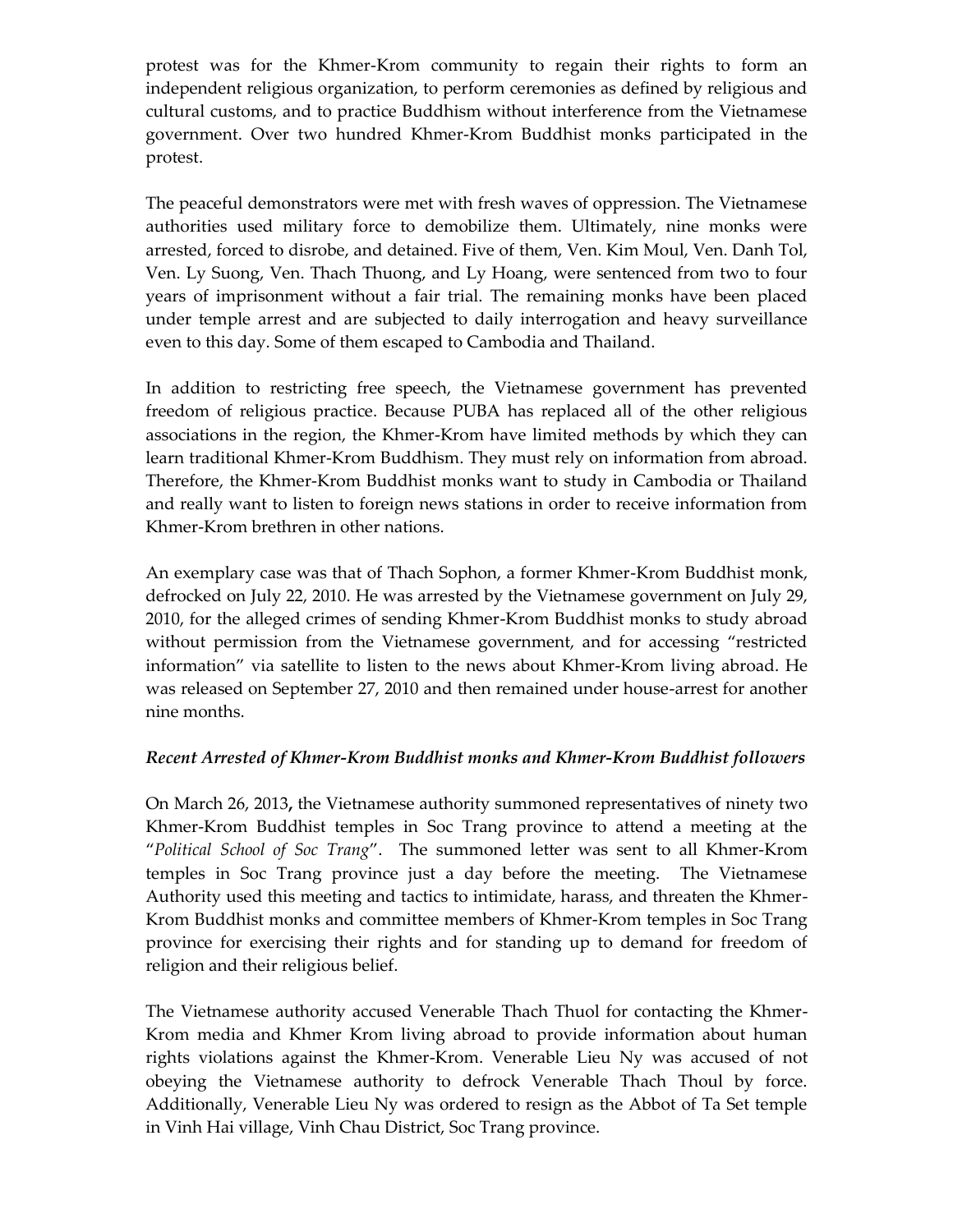The freedom of opinion and expression of Ven. Thach Thuol has been violated merely because he was contacted and interviewed by the Voice of Khmer-Krom "VOKK" and the Khmer-Krom living abroad. The Vietnamese authority keeps oppressing the Khmer-Krom Buddhist monks at Ta Set temple, because these monks have refused to join the Patriotic United Buddhist Association (PUBA - Hội Đoàn Kết Sư Sải Yêu Nước).

The Vietnamese authority has threatened to defrock Ven. Ly Chanda at Prey Chop temple, Lai Hoa commune, Vinh Chau district, Soc Trang province.

On April 12, 2013, Mr. Ly Chhuon, the Editor-in-Chief of the PreyNokorNews magazine in Cambodia, his wife and his daughter left Phnom Penh, Cambodia, to visit his relatives in Kampuchea-Krom (Mekong Delta) during the Cambodian New Year. His family wants to celebrate Cambodian New Year with his relatives in his homeland.

When Mr. Ly Chhuon and his family arrived at the border of Cambodia and Vietnam, they were not allowed to enter Vietnam and had been detained and searched by the Vietnamese custom officers. They have been interrogated.

There were many cases that the Khmer-Krom living abroad had been issued the Visa to visit their relatives in Mekong Delta, but when they arrived at the Ho Chi Minh airport or at the border checkpoints, they were denied the entry to Vietnam.

On May 13, 2013, at 4pm local time, the Vietnamese polices of Soc Trang province arrested three Khmer-Krom women at Prey Chop commune, Lai Hoa village, Vinh Chau district, Soc Trang province. These women are:

- 1. Mrs Lam Thi Xang Lan, born 1957
- 2. Mrs. Ly Thi Danh, born 1970
- 3. Mrs. Ly Thi Sa Bon, born 1965

Mrs. Lam Thi Xang Lan and Mrs. Ly Thi Danh were arrested at their home and taken to imprison in Soc Trang province. Mrs. Ly Thi Sa Bon was summoned, arrested, and imprisoned at the prison of Vinh Chau district, Soc Trang province. The Vietnamese authority arrested the above three Khmer-Krom women because they supported Venerable Ly Chanh Da. They did not want Vietnamese authority to defrock Ven. Ly Chanh Da because he does not violate any Buddhist rules.

**On May 14, 2013**, The Patriotic United Buddhist Association (PUBA - Hội Đoàn Kết Sư Sải Yêu Nước) which is a Buddhist organization controlled by the Vietnamese government issued an Announcement (Số: 01/TB-HĐKSSYN) to defrock three Khmer-Krom Buddhist monks who practice Theravada Buddhism: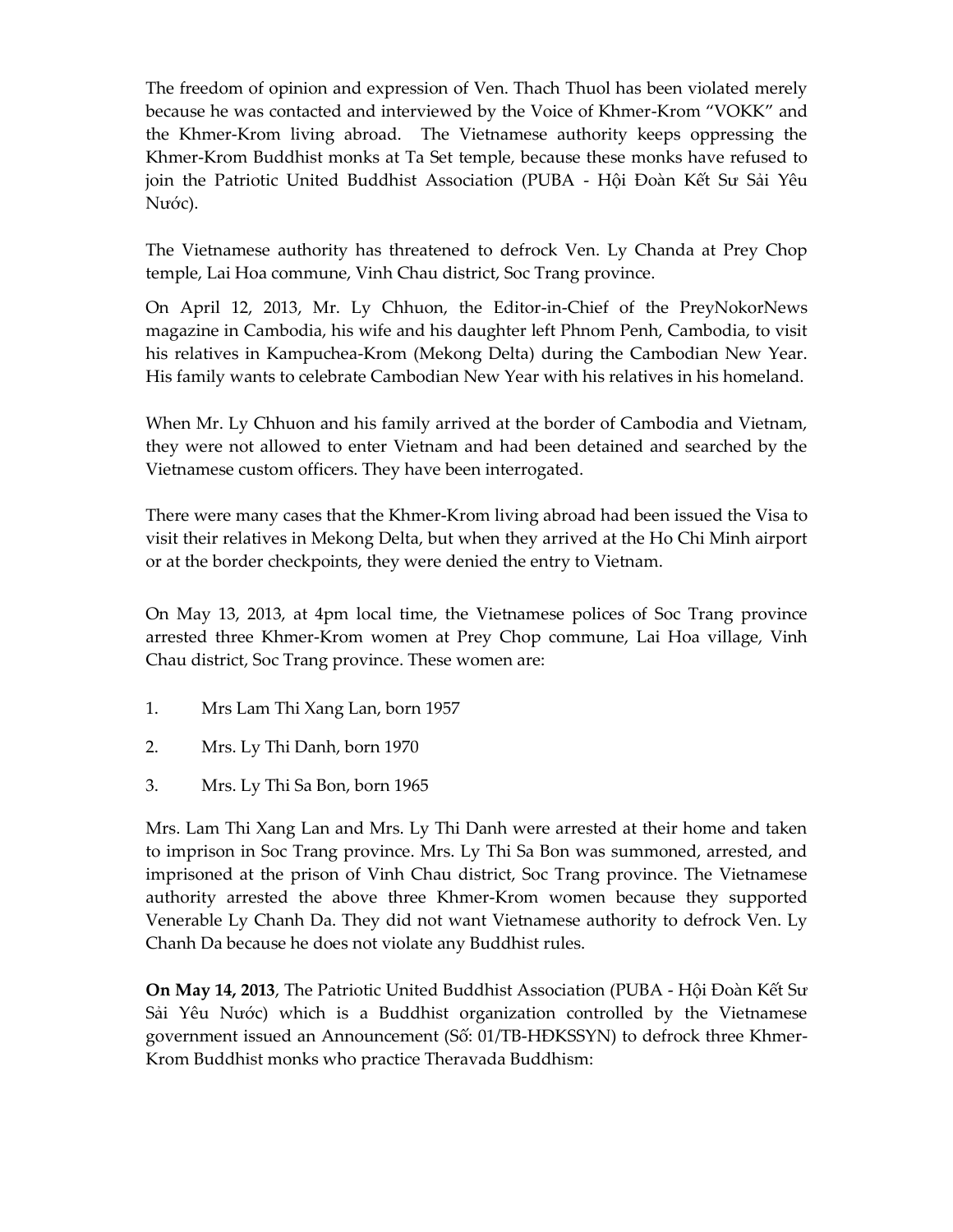

- 1. Venerable Lieu Ny, born 1986, at Ta Set temple, Vinh Hai commune, Vinh Chau district, Soc Trang province;
- 2. Venerable Thach Thuol, born 1985, at Ta Set temple, Vinh Hai commune, Vinh Chau district, Soc Trang province;
- 3. Ven. Ly Chanh Da, born 1988, at Prey Chop Temple, Lai Hoa commune, Vinh Chau district, Soc Trang province.

**On May 16, 2013,** Venerable Ly Chanh Da was arrested, defrocked, detained and tortured. He was forced to confess his alleged crimes on the Vietnamese Television.

The latest information from the villagers of Ta Set commune has revealed that Venerable Thach Thuol and Lieu Ny and two other persons, Thach Phum Rich and Thach Tha have been apprehended by Vietnamese Authorities on the evening of 20 May 2013. Their where about location and condition are unknown at this point.

# **Right to Education**

The Khmer-Krom children are not able to learn the rights of the child, as stated in the Convention on the Rights of the Child, in their Khmer language. The Khmer-Krom children are not allowed to study their true history in their language.

There are no magazines or booklets in the Khmer language, for Khmer-Krom youth to express their opinions that are independently produced without the interference of the Vietnamese government. Khmer-Krom youth who are in high school have very limited access to public forums to express their opinion, especially on the internet.

The Khmer-Krom people are hard-working farmers but some of them do not even have enough rice to eat because the expenses of farming are too high. The Khmer-Krom people are the poorest people in the Mekong Delta region. The poverty of the Khmer-Krom affects the livelihoods of the Khmer-Krom youth and their future. In recent years, the percentages of Khmer-Krom students dropping out of school are alarming. They have to help their parents on the farm or look for employment to help their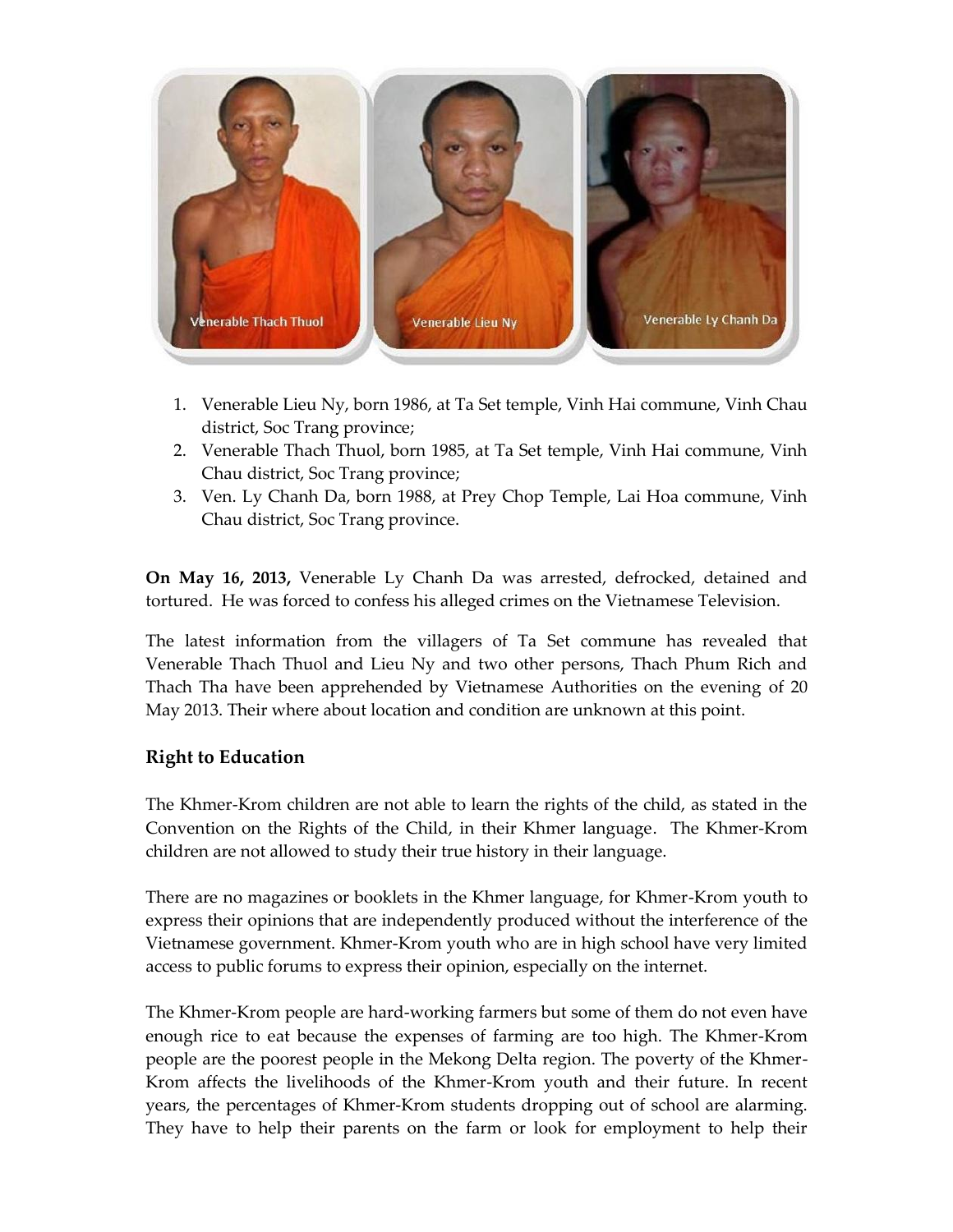families make ends meet. Without education, the future of Khmer-Krom youth is bleak.

There are millions of Khmer-Krom people in Kampuchea-Krom, but very few hold a Master Degree or Ph.D. Vietnam has sent thousands of Vietnamese students to study abroad, especially in the United States, Canada, and Australia. But the Khmer-Krom students do not receive those benefits.

Khmer-Krom students receive no benefit from scholarships that are generously offered by international governments and organizations due to the repressive policies of the Vietnamese government. Outside efforts to support the Khmer-Krom advancement of education is blocked because the government of Vietnam ties these efforts to political motives.

#### **Right to Freedom of Expression, Press and Information**

All the media in Vietnam is controlled by the government to propagate the state's policies. There is no independent newspaper, magazine or television. The Vietnamese government even blocks the Khmers Kampuchea-Krom Federation Website (http://www.khmerkrom.org or http://www.khmerkrom.net) in Vietnam.

On January 8, 2012, A Khmer-Krom man (who has asked to remain unnamed for fear of his own safety) in Tra Vinh province told VOKK that the Vietnamese authorities ordered him to take down his Satellite dish because he watches television program broadcasts from Cambodia. He refused to take it down because he just wants to watch cultural programs from Cambodia. He's urged the international community and the Khmer-Krom in Vietnam to protect the basic right to receive information.

Since the Khmer-Krom Buddhist monk students of a Pali school in Khleang (Soc Trang) province organized a peaceful protest to demand for their rights to practice their Theravada Buddhism in 2007, the Khmer-Krom students are not allowed to talk to the foreigners because the government scared the foreigners who represent for the foreign Embassies in Vietnam or foreign reporters come to find out the truth about the living situation of the Khmer-Krom Buddhist monk students.

On March 20, 2012, ten Khmer-Krom locals of **Hoa Lac B** hamlet, **Binh Phu** commune, **Cang Long** district, **Tra Vinh** province have been summoned to the district office and the whole province of Tra Vinh has been harassed and intimidated by the Vietnamese authorities and the spy agents on ground that the Khmer-Krom locals have been using satellite-TV receivers to receive TV signals from Cambodia. The Cambodia's TV signals broadcast Khmer cultural shows and Theravada Buddhist teaching directly from Cambodia which are of great interests to the Khmer-Krom locals in the Mekong Delta who have tried to revive Khmer-Krom identity under the Hanoi's repressive regime. The Vietnamese authorities have just issued a ban to the locals that they will be fined \$200-to-\$300 per person and/or face with jail term if any they ignore the State's order.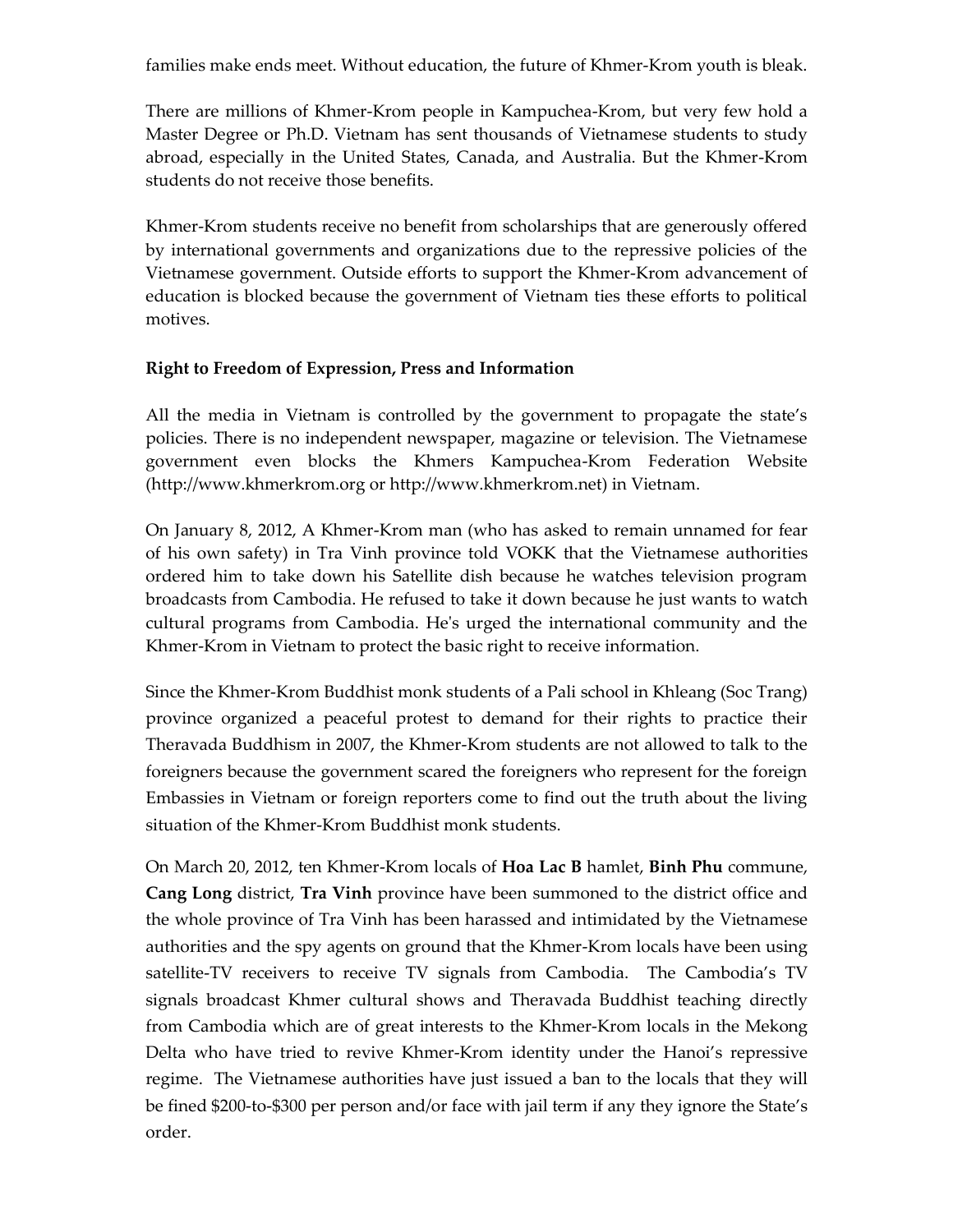#### **Right to Form Association**

Vietnam does not allow Khmer-Krom to form any association. Throughout Mekong Delta, there is neither independently Khmer-Krom association nor Khmer-Krom student club.

The Khmer-Krom people have two traditional sports: Dragon Boat Racing and  $Ox$ Racing. Vietnam just allows them to organize the teams for competition to lure the tourist to bring benefits for the government. These sport teams are under heavily monitored by the local authorities.

# **Right to Health**

Vietnam has ratified three international conventions that explicitly guarantee the right to health: The International Covenant on Economic, Social and Cultural Rights, The Convention on the Elimination of all forms of Discrimination Against Women, and the Convention on the Rights of the Child. Most of the Khmer-Krom people do not know of the existence of those international conventions. They do not understand that the health problems they face are human rights violations.

Since 2003, the blindness issues of the Khmer-Krom in Soc Trang province are still prevalent. There are thousands of Khmer-Krom people who are affected by blindness of either the left or right eye, and in some case both eyes. The main problems that cause the blindness are from contaminated drinking water from their surroundings which are largely polluted by pesticides, herbicides and fertilizers. This problem has been reported to the Vietnamese government, but the Vietnamese government has taken no actions about it because the victims are primarily Khmer-Krom.



*Blind victims in Soc Trang and Bac Lieu provinces*

Vietnam claims that it provides free healthcare services to the ethnic minority populations, but the free healthcare service is not really free as the government claims. In order to receive a free Health Insurance card, the Khmer-Krom must be from a Khmer-Krom family that is categorized as "Hộ Nghèo" which means a "household poverty". When they are sick, they go to the hospital and are treated as "second-class citizens" because they only pay about 5% of the total bills. Thus, despite the claim of free healthcare, they still face charges and discrimination. Some Khmer-Krom patients cannot even afford to pay that 5% and end up selling their farmlands or worthy belongings in order to get the treatment or receive the medication.

If the Khmer-Krom families are not categorized as a household poverty, their family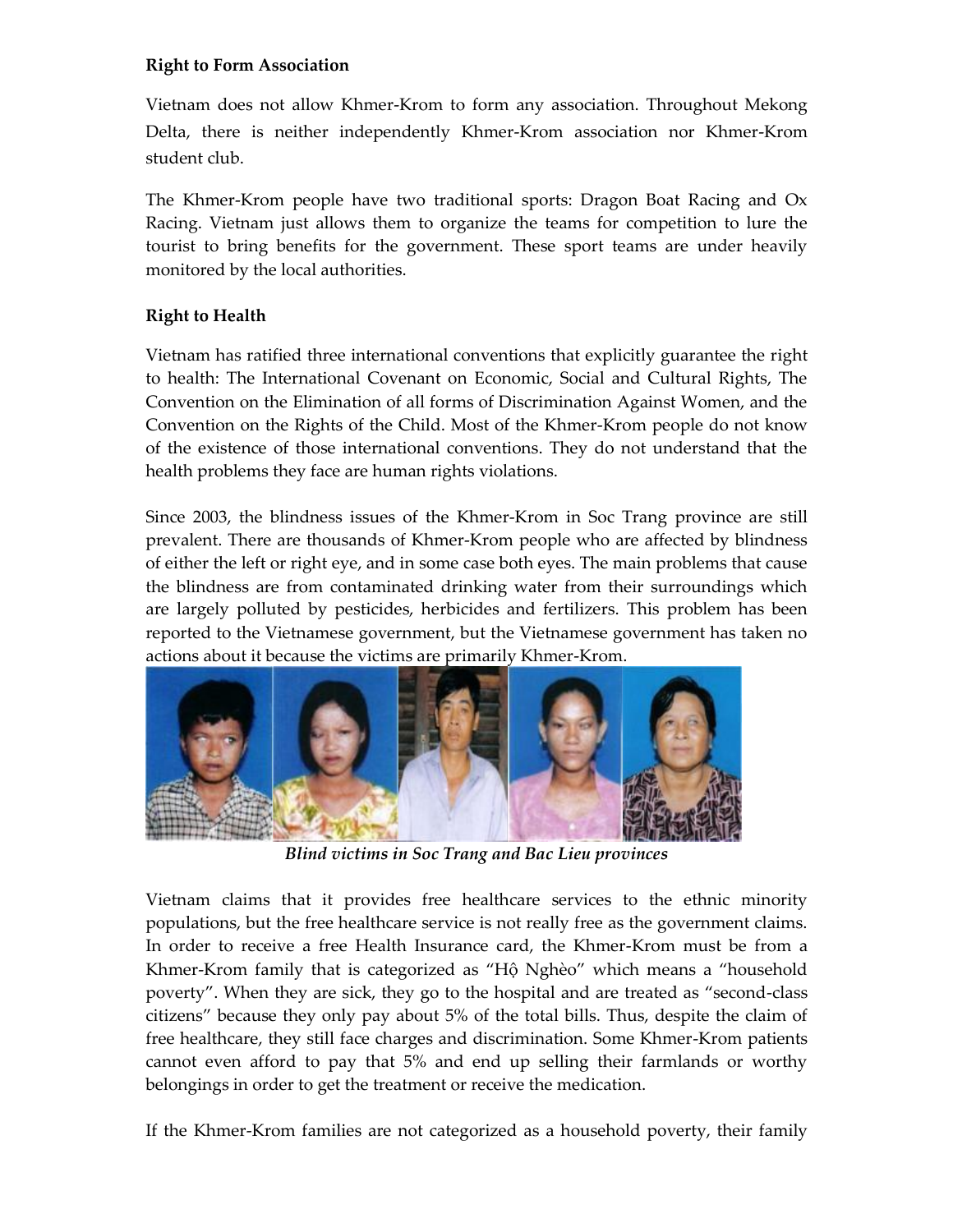members have to buy insurance. The Khmer-Krom people are poorest people in the Mekong Delta region. They barely make enough money to have food for their family. Thus, most of them do not have insurance. When they are sick, they go to the local hospital in their village. Some diseases cannot be treated by the doctors at the local hospital and they are sent to the hospital in the City, but many Khmer-Krom patients cannot afford the treatments and die as a result.

# *Weight Loss Abnormally of Khmer-Krom Workers at a Cashew Factory*

There is a cashew factory called, Nong Gia 2, at Chau Lang village, Tri Ton district, An Giang province. There are about 400 workers working in this factory and most of them are Khmer-Krom. The working condition in this factory is horrible that is why only Khmer-Krom workers working there because they need a job to earn money to support their family.

According to a woman who has her sons working for that cashew factory, the workers have to start working around 7am and finish their work around 6pm or 7pm. The workers work at least 11 hours a day, but they only make about \$100 a month. Whoever get sick and cannot come to work, they are fined about \$1 for each sick day. If they are sick more than three days, they are fired.

Besides working long hours every day, the Khmer-Krom workers also expose to the bad smell from the cashew. The Khmer-Krom workers told their parents and relatives that they usually have bad sinus, coughing, and keep losing weight. They are all very skinny and their faces look pale. Because of scaring losing their job and do not have money to see Doctors, the Khmer-Krom workers do not know what kind of disease that they are having.

# **Khmer-Krom Women Face Double Discrimination**

The Khmer-Krom women face many obstacles in all facets of the Vietnamese society. Institutionalized discrimination and lack of access to education keep Khmer Krom women in gendered roles with little opportunity to advance up the social and economic ladder.

The Khmer-Krom women participating in peaceful protests have been beaten with electric baton and interrogated for watching human rights related activities. In 2008, a young Khmer-Krom woman, Mrs. Neang Savong helped her father, Mr. Chau In, to lead the Khmer-Krom farmers to demand



Mrs. Neang Ni injured after an electric baton was used to silence her protests to demand returning her confiscated farm land in 2008.

returning confiscated farmlands in An Giang province. She was beaten by Vietnamese police and got sick after that. She was discriminated and ignored for her treatment at the Vietnamese hospital in Tri Ton district and Sai Gon city. Unfortunately, she passed away on Saturday, September 25, 2010.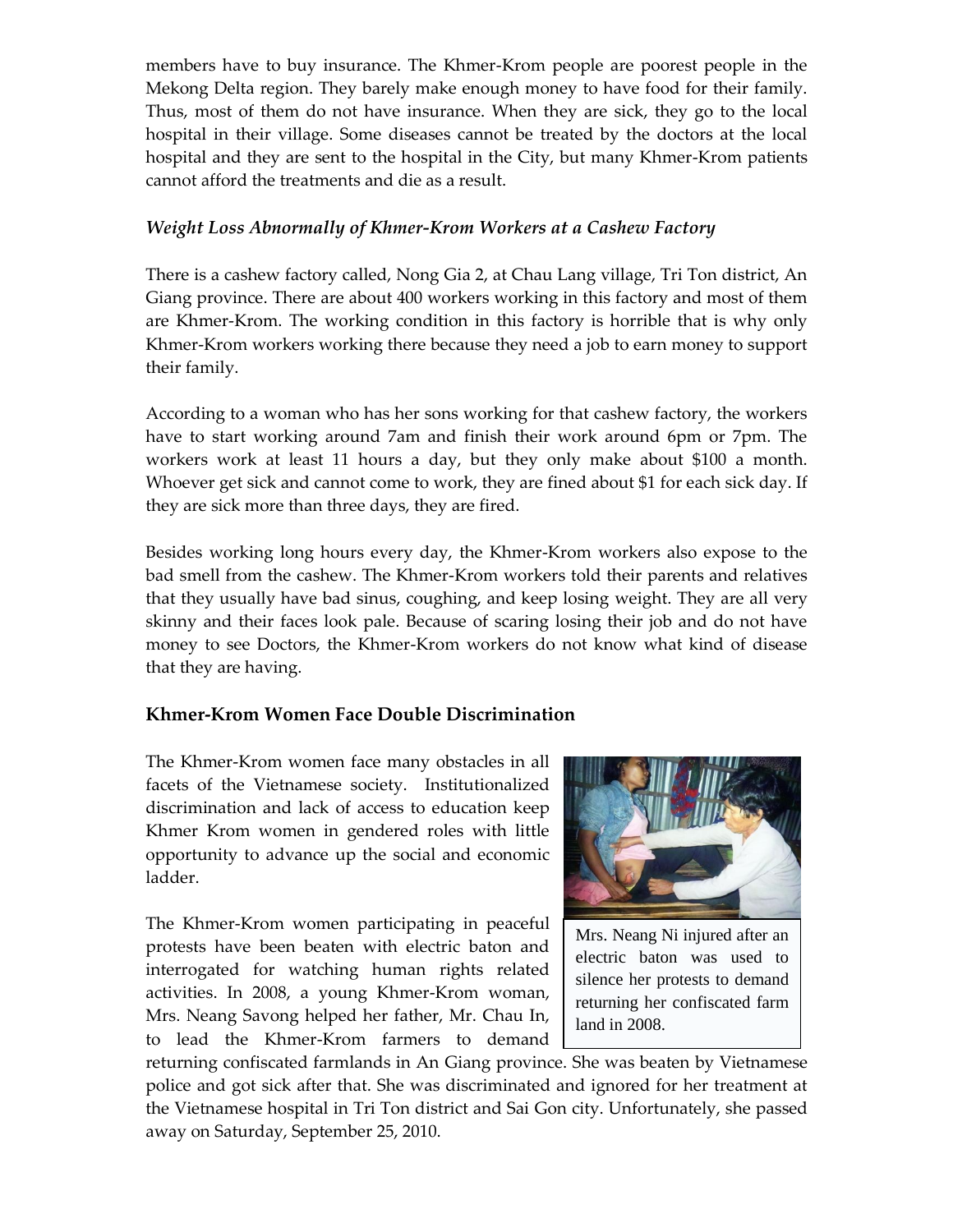The lack of job opportunities in the provincial region has meant Khmer Krom girls have been forced to travel outside of their region and become victims of trafficking rings. A 20 year old Khmer-Krom woman, Mrs. Thach Thi Hong Ngoc left a poor village in Can Tho province to look for work in Saigon city. She fell into the arranged married trap to marry a Korean man, Jang Du Hyo, 47 years old, without knowing anything about him. She married him to get \$500 for her family and left to live with him in Korea. Unfortunately, on July 8, 2010, shortly after her arrival in Korea, she was killed by her Korean husband. The Vietnamese government just media reports that she was a Vietnamese girl, not a Khmer-Krom girl.

The Khmer-Krom people are living in POVERTY and FEAR. They mentality believe that they are just the second citizen in Vietnam. Whatever they demand, it would never be heard and might cause them to be imprisoned for just standing up for their fundamental rights.

# **In this regards, the Khmers Kampuchea-Krom Federation would like to ask for your support to urge Vietnam to:**

- $\triangleright$  Respect the Khmer-Krom identity and culture. The Indigenous Khmer-Krom people should be allowed to refer to themselves as "Khmer-Krom". The Vietnamese government should stop using Khmer-Krom as puppet performers to entertain tourists for the Vietnamese government's benefit. Khmer-Krom history should be taught in public schools. The name of villages, districts and provinces where the Khmer-Krom people are living should converted back to their original Khmer names.
- **Unconditionally release Venerable Lieu Ny, Venerable Thach Thuol, Thach Phum Rich and Thach Tha.**
- **Be held accountable for the torture of Venerable Lieu Ny and Venerable Thach Thuol.**
- $\triangleright$  Stop and eliminate all forms of arbitrary summons, arrests, detention, torture and confession by force of the alleged crimes that Vietnam allegedly accuses Khmer-Krom of, just like Vietnam did to Ven. Ly Chanh Da of Prey Chop temple.
- $\triangleright$  Be reminded that religious freedom is a right, not a privilege granted by government.
- $\triangleright$  Allow the Khmer-Krom to have basic freedoms so they are not living in fear. They should be allowed to freely defend themselves in front of the Vietnamese judicial system. The Vietnamese government should stop accusing Khmer-Krom people of "disturbing the Vietnamese society" using Article 87 of Vietnam's Panel Code to imprison them whenever they stand up for their fundamental rights.
- $\triangleright$  Ratify the Convention Against Torture so Vietnamese police do not use torture against prisoners.
- $\triangleright$  Provide a political environment to allow the people in Vietnam to freely exercise their rights to vote for the people and party that they want without interference from the government.